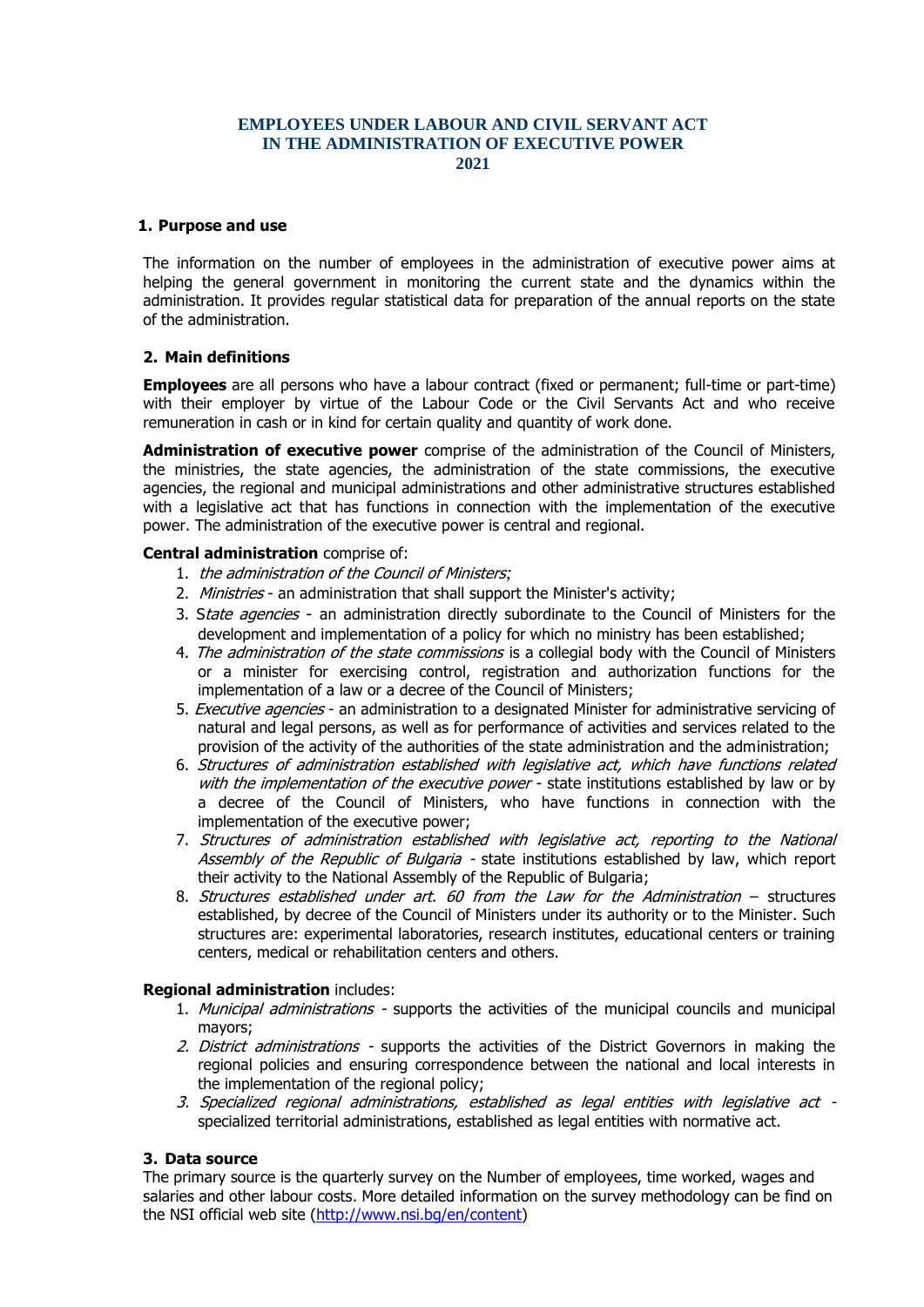# **4. Data publication**

Monthly data on the number of employees in the administration of executive power are published 45 days after the end of I-st, II-nd and III-rd quarter. The IV-th quarter data are announced 50 days after the end of the reference period.

# **5. List of the administrations included in the data**

## **І. CENTRAL ADMINISTRATION**

# **І.1. MINISTRIES AND COUNCIL OF MINISTERS ADMINISTRATION**

- 1. Council of Ministers
- 2. Ministry of Foreign Affairs
- 3. Ministry of Energy
- 4. Ministry of Agriculture, Food and Forestry
- 5. Ministry of Health
- 6. Ministry of Economy
- 7. Ministry of Culture
- 8. Ministry of Youth and Sports
- 9. Ministry of Education and Science
- 10. Ministry of Environment and Water
- 11. Ministry of Justice
- 12. Ministry of Regional Development
- 13. Ministry of Transport, Information Technology and Communications
- 14. Ministry of Labour and Social Policy
- 15. Ministry of Tourism
- 16. Ministry of Finance

# **І.2. STATE AGENCIES**

- 17. Archives State Agency
- 18. [State Agency "State reserve and War-Time Stocks"](http://www.statereserve.bg/dadrvvz/opencms/menu/bg/)
- 19. State Agency for Refugees
- 20. [State Agency For Bulgarians Abroad](http://www.aba.government.bg/)
- 21. [State Agency for Child Protection](http://www.sacp.government.bg/)
- 22. State Agency For Metrological And Technical Surveillance
- 23. [National Statistical Institute](http://www.nsi.bg/)
- 24. State e-Government Agency
- 25. State Agency for Road Safety
- 26. State Agency for Research and Innovation

# **І.3. STATE COMMISSIONS**

- 27. [Commission for Consumers Protection](http://www.kzp.bg/)
- 28. [State Commission on Information Security](http://www.dksi.bg/)
- 29. [Commodity Exchange and Wholesale Markets State Commission](http://www.dksbt.bg/)
- 30. National Council On Prices And Reimbursement Of Medicinal Products

# **І.4. Executive agencies**

- 31. [Agency for Social Assistance](http://www.asp.government.bg/)
- 32. [Sustainable Energy Development Agency](http://www.seea.government.bg/)
- 33. [Agency for People with Disabilities](http://ahu.mlsp.government.bg/)
- 34. [Registry Agency](http://www.registryagency.bg/)
- 35. [Geodesy, Cartography and Cadastre Agency](http://www.cadastre.bg/)
- 36. [National Employment Agency](http://www.az.government.bg/)
- 37. [Invest Bulgaria Agency](http://www.investbg.government.bg/)
- 38. Executive Agency "Automobile Administration"
- 39. Executive Agency Hail Suppression
- 40. Executive Agency "Bulgarian Accreditation Service"
- 41. Executive Agency "Military Clubs and Military Recreation Case"
- 42. General Labour Inspectorate Executive Agency
- 43. Railway Administration" Executive Agency
- 44. Bulgarian Small and Medium Enterprises Promotion Agency
- 45. Executive Agency "Maritime administration"
- 46. Bulgarian National Film Center Executive Agency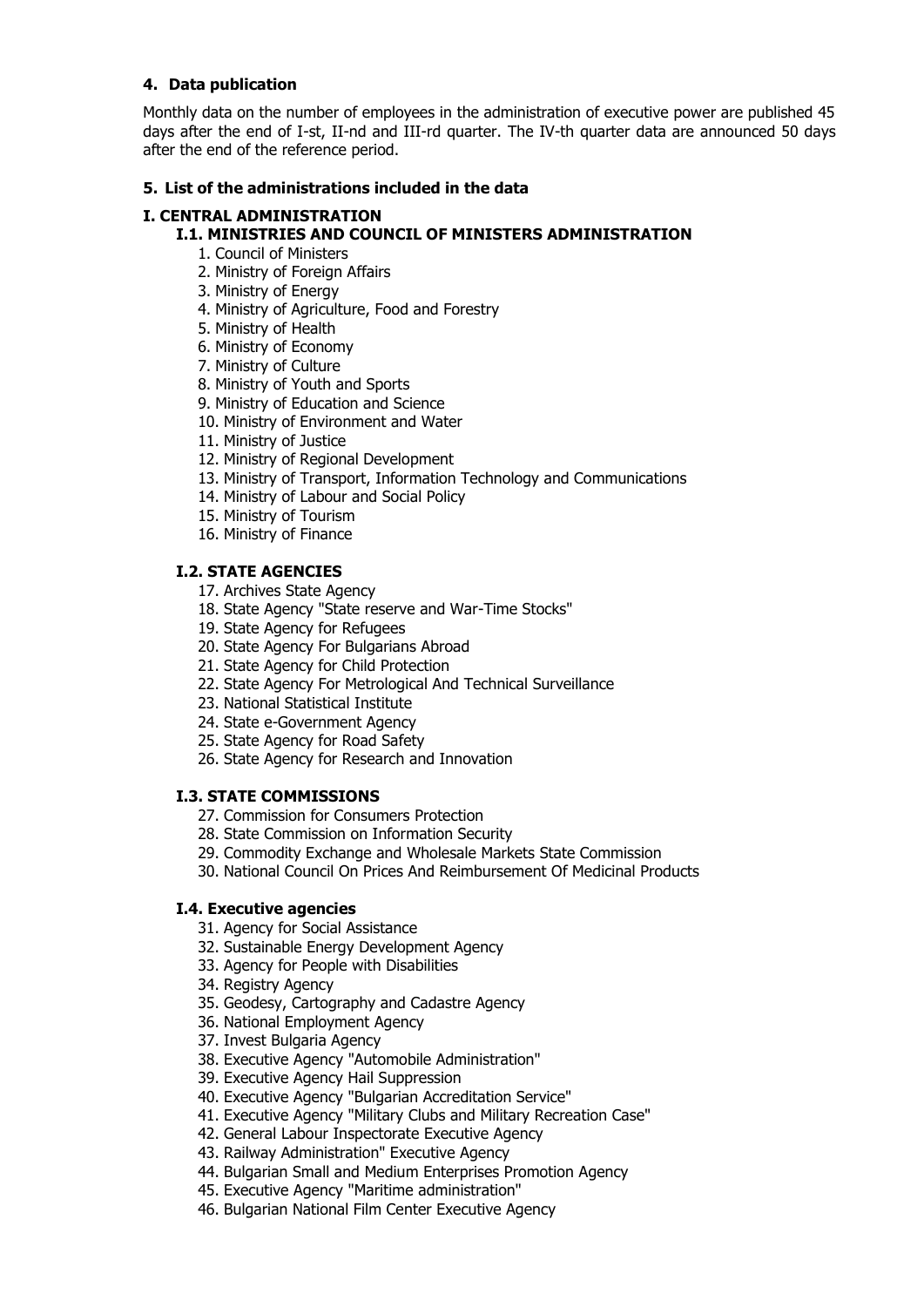- 47. 'Audit of EU Funds' Executive Agency
- 48. Executive Agency "Certification Audit of the Funds from the European Agricultural Funds"
- 49. [Executive Forests Agency](http://www.nug.bg/)
- 50. Executive Agency of "Medicines"
- 51. Executive Agency on Vine and Wine
- 52. Executive Environment Agency
- 53. Executive Agency of Fisheries and Aquaculture
- 54. Executive Agency of selection and reproduction in stock-farming
- 55. Executive Agency by Variety Testing, Probing and Seed Control
- 56. Executive Agency For Exploration And Maintenance Of The Danube River
- 57. National Institute for Conciliation and Arbitration
- 58. Executive Agency "Programme Education"
- 59. Executive Agency "Medical control"
- 60. Agency for the quality of social services

## **І.5. STRUCTURES OF ADMINISTRATION ESTABLISHED WITH LEGISLATIVE ACT, WHICH HAVE FUNCTIONS RELATED WITH THE IMPLEMENTATION OF THE EXECUTIVE POWER**

- 61. [Public Financial Inspection Agency](http://www.adfi.minfin.bg/)
- 62. Public Enterprises and Control [Agency](http://www.priv.government.bg/)
- 63. Nuclear [Regulatory Agency](http://www.bnra.bg/)
- 64. [National Customs Agency](http://www.customs.bg/)
- 65. Road Infrastructure Agency
- 66. [Public Procurement Agency](http://www.aop.bg/)
- 67. Bulgarian Food Safety Agency
- 68. Bulgarian Institute of Metrology
- 69. Directorate General "Civil Aviation Administration"
- 70. General Directorate "Execution of Penalties"
- 71. General Directorate "Security"
- 72. Directorate for National Construction Control
- 73. Diplomatic Institute
- 74. Institute for Culture Ministry of Foreign Affairs
- 75. State Fund Agriculture
- 76. Institute of Public Administration
- 77. National Institute For Immediate Cultural Heritage
- 78. National Compensation Housing Fund
- 79. National Evaluation and Accreditation Agency
- 80. [National Revenue Agency](http://www.nap.bg/)
- 81. National Agency for Vocational Education and Training
- 82. National Agricultural Advisory Service
- 83. National Commission for Combating Trafficking in Human Beings
- 84. National Legal Aid Bureau
- 85. [Patent Office](http://www.bpo.bg/)
- 86. National Science Fund
- 87. Fund "Social Protection"
- 88. Fund "Labour Conditions"
- 89. Central Registry of Special Pledges
- 90. Central Commission for Combating Juvenile Delinquency
- 91. Food Risk Assessment Center
- 92. National Inspectorate for Education
- 93. National Fund "Culture"

## **І.6. STRUCTURES OF ADMINISTRATION ESTABLISHED WITH LEGISLATIVE ACT, REPORTING TO THE NATIONAL ASSEMBLY OF THE REPUBLIC OF BULGARIA**

- 94. Commission for Combating Corruption and the withdrawal of illegally acquired property
- 95. [Commission for Protection of Competition](http://www.cpc.bg/)
- 96. [Commission for Personal Data Protection](http://www.cpdp.bg/)
- 97. [Commission for Protection against Discrimination](http://www.kzd-nondiscrimination.com/)
- 98. [Energy and water regulatory commission](http://www.dker.bg/)
- 99. Commission for Public Oversight of Statutory Auditors